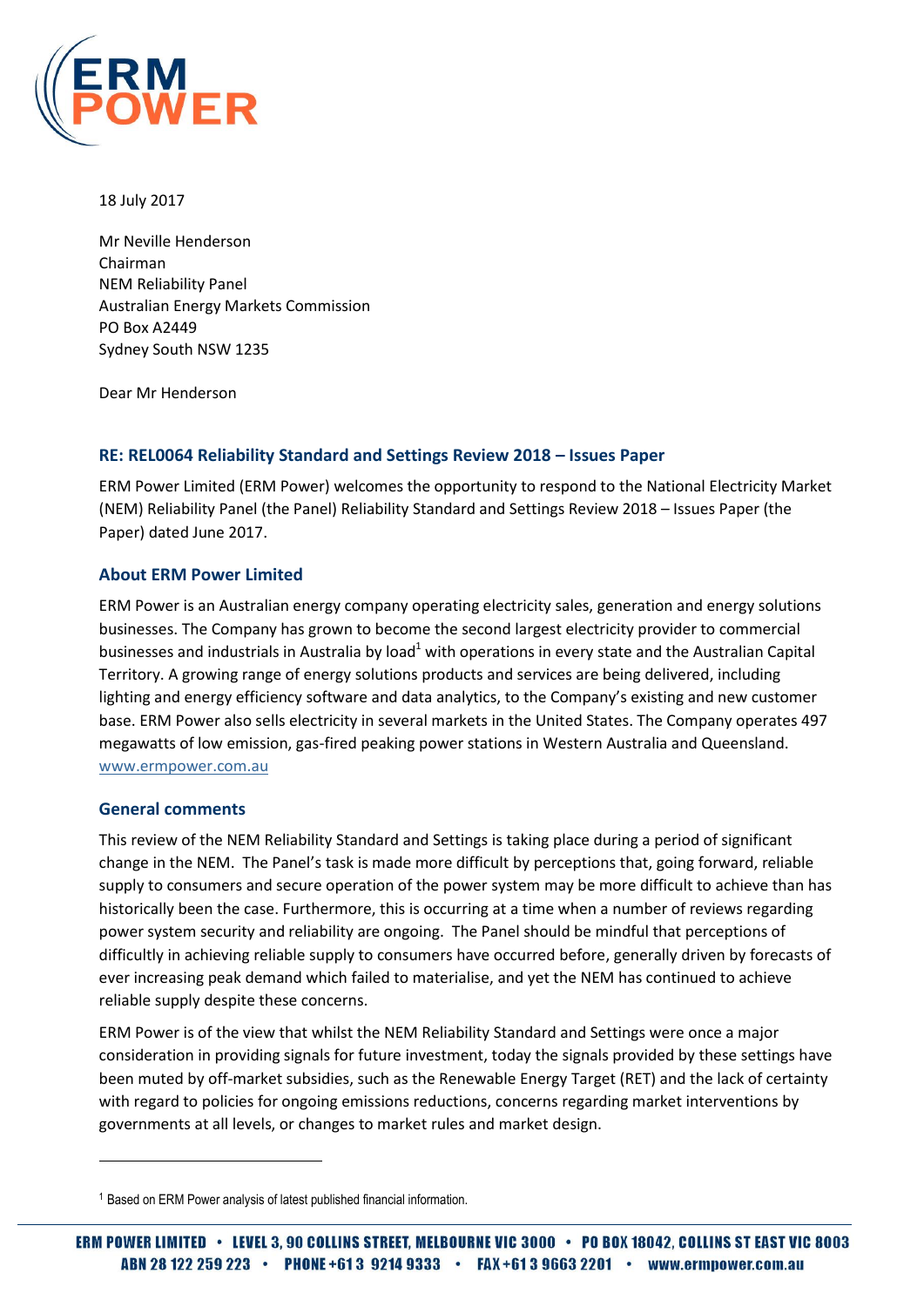

We believe the Panel needs to consider that changes to increase any of the reliability settings in value may not translate to what the Panel believes would be positive changes in investment outcomes given the current levels of market uncertainty.

In this current world of uncertainty, ERM Power does not support an increase to any of the NEM Reliability Settings and believes any increase to the Market Price Cap (MPC), Cumulative Price Threshold (CPT) or Administered Price Cap (APC) would potentially lead to poor outcomes for consumers. An increase in any of these settings would only increase the risk to all participants of operating in the NEM and would lead to further and unnecessary price increase to consumers at a time when many consumers are struggling with significant increases in electricity costs.

#### **Potential changes in the relationship between high price events and demand**

The Panel, in section 4.2.2 of the Paper, raises concerns that there is some evidence of a breakdown in the historical close relationship between high price events and periods of high demand in South Australia. The Paper then uses data from calendar year 2016 as the basis for this view. ERM Power believes the Panel should consider this data at closer detail as our own analysis of the data indicates that approx. 75% of dispatch intervals where the regional reference price (RRP) exceeded \$1,000 occurred during periods of reduced network capability, sometimes with instantaneous changes in network transfer capability. In addition, 50% of the events were associated with long duration outages for upgrade of the Heywood interconnector which was unfortunately scheduled at the time of the peak winter demand period.

By contrast, data for South Australia in the period January to June 2017 indicate a significantly decreased frequency of high priced events and a return to a closer relationship between demand and high prices, notwithstanding, even in this period, approximately 20 per cent of price events were due to changed network capability. Analysis of the data also indicates that approximately 70 per cent of the price events in this period occurred during the hot weather, high demand periods encountered during 8 to 10 February 2017. In this period some price events were primarily due to demand outcomes in South Australia, however, a number of these events were due to the import of prices from Victoria associated with weather outcomes and associated high demand in other regions. Therefore we believe the Panel needs to take a more NEM-wide approach in assessing any potential change between high priced events and demand and seek to better understand the individual cause of high priced events.

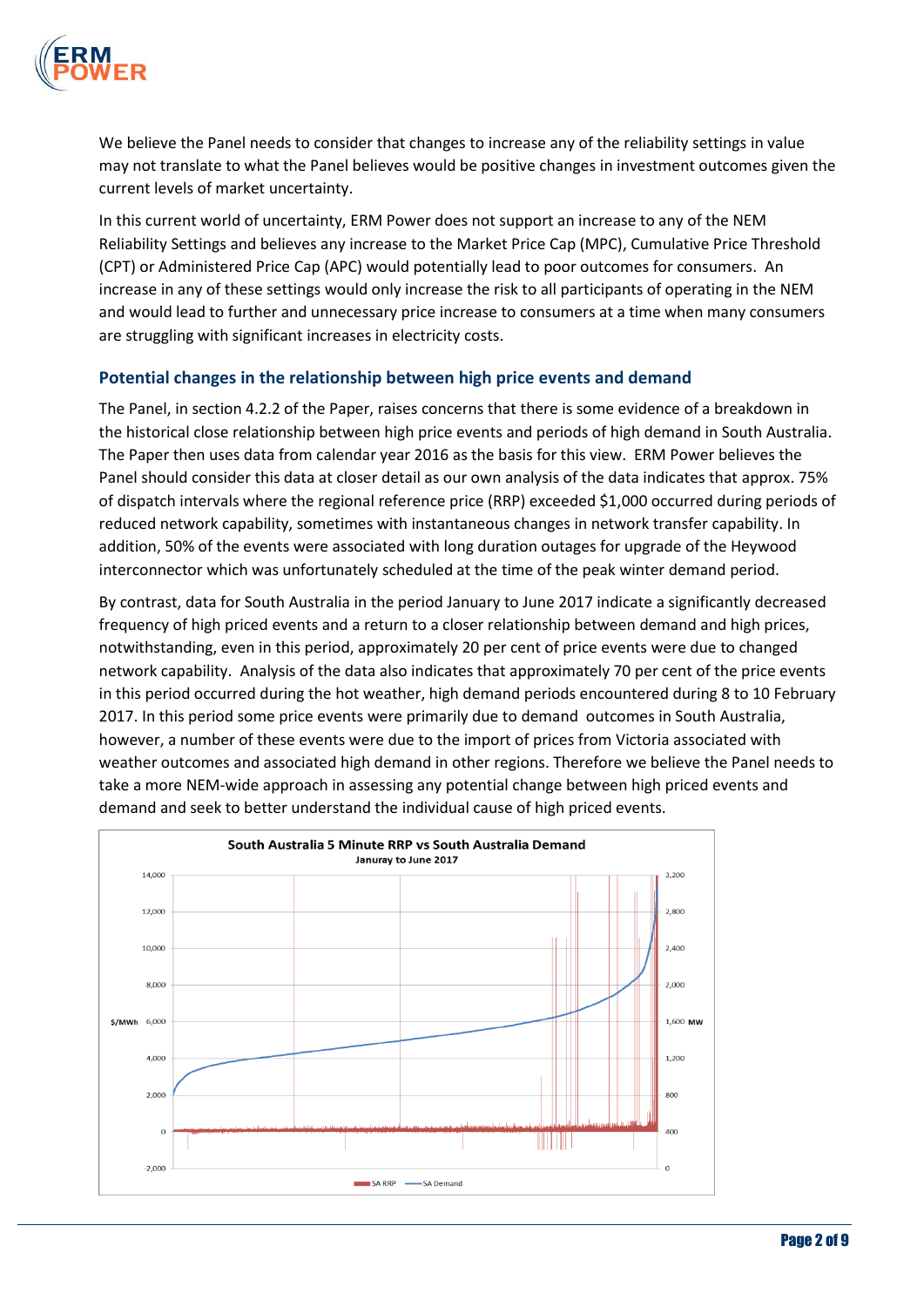

 $\overline{a}$ 

## **Value of customer reliability (VCR)**

ERM Power acknowledges that the Panel must take into account the level of VCR during their materiality assessment process<sup>2</sup>. Notwithstanding, we believe that simply using the VCR as calculated by the Australian Energy Market Operator (AEMO) should not be the only values considered by the Panel in assessing the price placed on supply reliability by consumers.

Significant levels of demand management, either via consumption reduction or behind the meter generation, is readily observable at times where a RRP exceeds values as low as \$5,000/MWh. This outcome tends to indicate that some consumers are prepared to accept lower supply reliability from the grid in return for lower cost outcomes. Unfortunately, as the National Electricity Rules (the Rules) currently do not require this price sensitive load to reveal to the market the price at which they are prepared to cease consumption, the Panel can only infer the value placed by these consumers on supply reliability by observation of market outcomes.

In addition, the Panel in its recent review of the System Restart Standard determined that the regional VCRs were not in fact a fixed value but reduced with the length of a supply interruption<sup>3</sup>. This could suggest that the value of VCR may not be a static number and may decrease as the level of unserved energy (USE) increases and should be considered as an input assumption into the modelling process.

# **Coupling of gas and electricity prices and securing inputs to generation in the event of a gas supply shortfall**

The Panel, in section 4.2.4 of the Paper raises concerns with regard to structural changes in the East Coast Gas Market, driven by the establishment of a liquefied natural gas export industry. The Panel includes the observation that during June and July 2016, during the period of the Heywood interconnector upgrade outages, the increased requirement for gas-fired generation in South Australia led to a significant increase in the price of gas in South Australia and Victoria to high levels for sustained periods.

In addition, the Panel, in section 4.3.3 of the Paper raises concerns regarding recent evidence of a lack of availability of gas supply for electricity generation, potentially resulting in some interruption to the supply of electricity.

We agree that the impact of forward gas prices and secure gas supplies is relevant for the modelling undertaken as part of the review process. However, in assessing the impact of gas prices and secure gas supplies on electricity prices, ERM Power believes the Panel needs to consider that a number of the gasfired intermediate and peaking duty generators in the NEM have dual fuel (both gas and liquid) capability. In assessing the impact of gas prices and secure gas supplies on electricity price outcomes, we believe the Panel should consider that even at a relatively high gas or liquid fuel price of \$30/GJ, which is above the price outcomes observed in the winter of 2016, the equivalent generator marginal cost remains sub \$450/MWh, which is well below the current MPC value.

## **South Australian involuntary load shedding event 8 February 2017**

In assessing the events in South Australia on 8 February 2017, with regard to considering the potential for USE events in the future, we believe the Panel needs to consider that additional generation remained available for commitment, based on sufficient notice being provided, should AEMO have indicated to the market or determined this additional generation was required. A higher level of MPC or CPT would in all likelihood not have changed this outcome.

<sup>2</sup> Materiality Assessment Page 45 Issues Paper - Reliability Standards and Settings Review 2018

<sup>3</sup> Table 5.4 Page 63 Final determination – Review of the System Restart Standard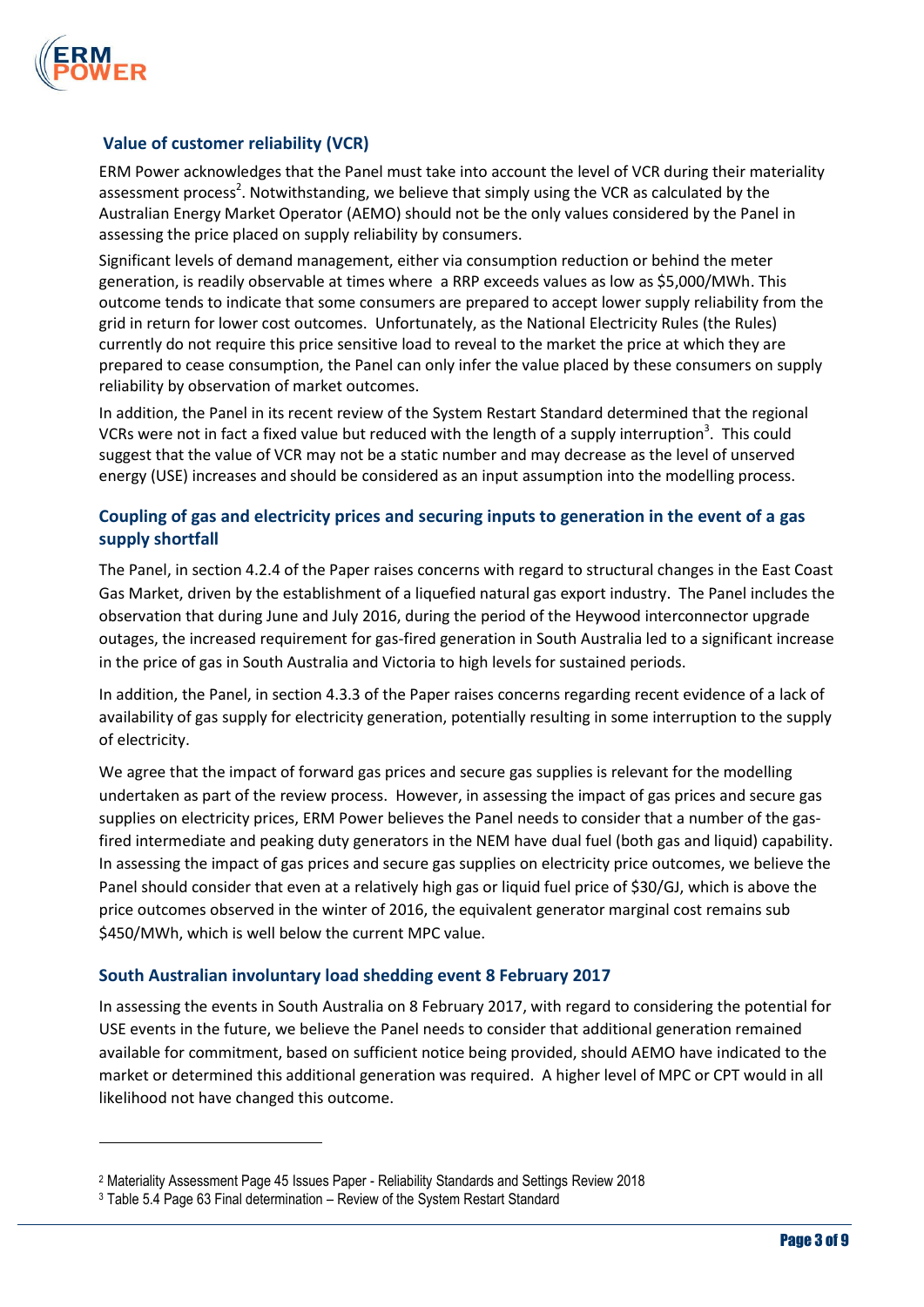

The first Lack of Reserve (LOR) notice<sup>4</sup> indicating a potential shortfall in reserve was not issued until 15:18 that day. This notice indicated a LOR level 1 condition which indicates to the market that if the largest credible contingency event was to occur, a supply shortfall could occur following a subsequent second contingency event. An additional LOR level 1 notice was issued at  $16:13^5$ .

The first LOR level 2 notice<sup>6</sup>, indicating the potential for supply interruption following a credible contingency event was not issued to the market until 17:13, this market notice also indicated that 'AEMO does not intend to intervene through an AEMO intervention event'. This market notice was issued only 45 minutes before the involuntary load shedding commenced, which left little time for the 240 MW capacity second Pelican Point generator unit, which was available but not yet market committed, to affect a return to service.

The Panel should also consider that the AEMO, Market Event Report,<sup>7</sup> indicated that the 16:00 predispatch revision indicated a higher level of output from wind farms located in South Australia and a lower level of forecast demand for South Australia. Combined, these errors totalled approximately 250 MW when compared to actual outcomes. Had AEMO's forecasts been more accurate at the 16:00 revision, this involuntary load shedding event may well have been avoided as the LOR2 notice would have been issued one hour earlier than actually occurred.

Currently, the Rules do not set requirements regarding the bounds of accuracy for AEMO's demand and semi-scheduled generator forecasts; this is an area the Panel may consider as part of this review due to the impact of AEMO forecasts on supply reliability and market intervention. We note that improving the accuracy of AEMO forecasts was one of the recommendations of the Independent Review into the Future Security of the NEM, the so-called 'Finkel Review'.

## **The reliability standard**

There current reliability standard of 0.002% USE has been set at its current level since June 1998 and was last reviewed in 2014. To date, the standard has delivered a very high level of reliability of supply to consumers. While some trends are emerging with regard to the way in which consumers use electricity through the introduction of new technology, these trends are only just starting to emerge. While there are forecasts regarding future adoption, we believe the Panel needs to consider that these forecasts will be subject to revision and may be impacted by other new technologies, changes in the costs of existing technologies or overall prevailing economic conditions.

The Panel has identified that solar PV penetration, both for residential and small to medium size enterprise customers, is expected to increase over the forecast period including systems that integrate solar PV and battery storage.<sup>8</sup> ERM Power notes that one of the installation requirements for existing grid connected solar PV only installations is that they cannot output unless they are connected to an energised grid. In the event of loss of energy source from the grid, the solar PV system trips out of service and remains out of service until grid supply is restored.

 $\overline{a}$ 

<sup>4</sup> AEMO Market Notice 57276

<sup>5</sup> AEMO Market Notice 57277

<sup>6</sup> AEMO Market Notice 57279

<sup>7</sup> AEMO SYSTEM EVENT REPORT SOUTH AUSTRALIA, 8 FEBRUARY 2017 Issued 15 February 2017

<sup>8</sup> Page 48 Issues Paper - Reliability Standards and Settings Review 2018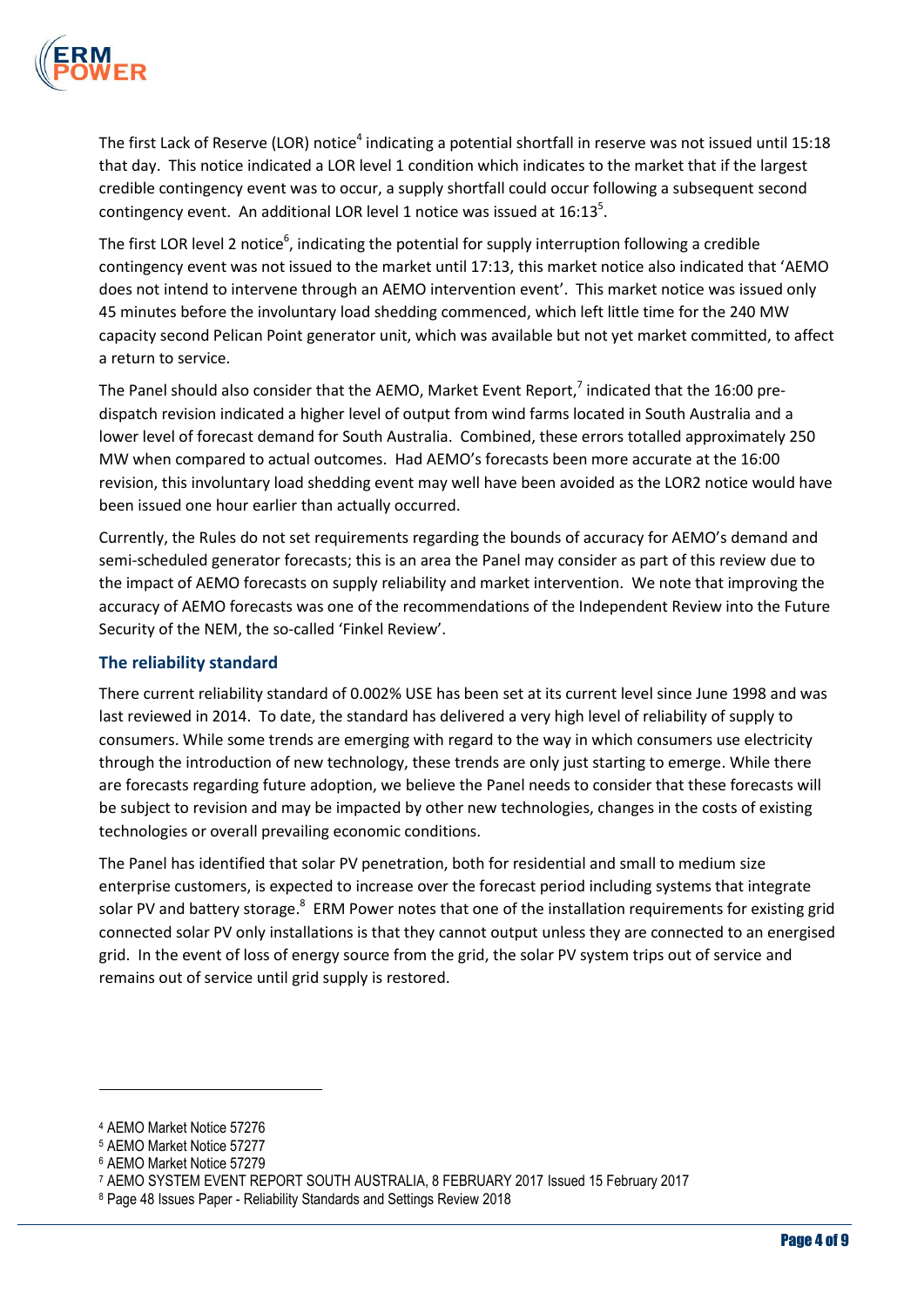

However, the Paper then indicates that, 'the caveat noted above, that many rooftop solar PV systems will not operate unless connected to the energised grid, also applies to many integrated solar and battery systems.'<sup>9</sup> We are concerned that the Panel has erred in this assessment as one of the primary considerations for customers installing batteries is to allow a continuation of reliable supply following loss of grid supply and integrated battery and solar PV installations are permitted to be installed to achieve this outcome. This is no different to outcomes for integrated solar PV and battery installations that are not connected to the grid. We believe the Panel should reconsider the impact of integrated solar PV and battery systems on the level of supply reliability required by consumers from the grid as these integrated systems allow consumers to accept a lower level of grid based supply reliability.

In assessing the potential impact on the NEM of these emerging technologies, which suggests that consumers going forward will place less value on reliable supply from the power grid, it would suggest the reliability standard could be relaxed, i.e. increased in value. ERM Power believes it is too early to make this conclusion and considers that the reliability standard should remain at 0.002% USE to allow these emerging trends to mature, which would allow a more accurate assessment of their impact at the next review.

Currently ERM Power does not believe any change to the reliability standard is warranted.

## **The reliability settings**

 $\overline{a}$ 

The Panel's task in reviewing the reliability settings during this review is challenging. Any changes to any of the settings should be based on an assessment that the change will result in positive benefit to the NEM from a consumer's perspective. In addition, should the Panel recommend a change to any of the reliability settings, this change should be progressively implemented over a number of review periods to allow reassessment of the change during future reviews.

We also believe that the Panel in this review should carefully consider the recommendations of the 'Finkel Review'. A number of recommendations from the Review relate directly to the reliable supply of electricity to customers and therefore have the potential to impact features of the reliability settings.

The Panel has indicated that one of the primary functions of the MPC is that it sets a default bid for loads, as loads, including price sensitive loads; do not actively participate in the spot market.<sup>10</sup> This default bid serves as the proxy limit for the price at which load will switch off, or reduce consumption. As indicated earlier in our submission, we believe the Panel should consider the observable evidence that demand management by consumers is occurring, and is occurring at wholesale spot price outcomes substantially less than the current MPC.

In assessing the level of the MPC, the Panel needs to carefully consider the impact any change may introduce in the financial contracting market. The financial contracts market allows participants to manage the risk of participating in the wholesale spot market, and changes to the reliability settings for the spot market, may potentially result in impacts, which may be either positive or negative, in the contracting market.

<sup>9</sup> Page 48 Issues Paper - Reliability Standards and Settings Review 2018

<sup>10</sup> Page 53 Issues Paper - Reliability Standards and Settings Review 2018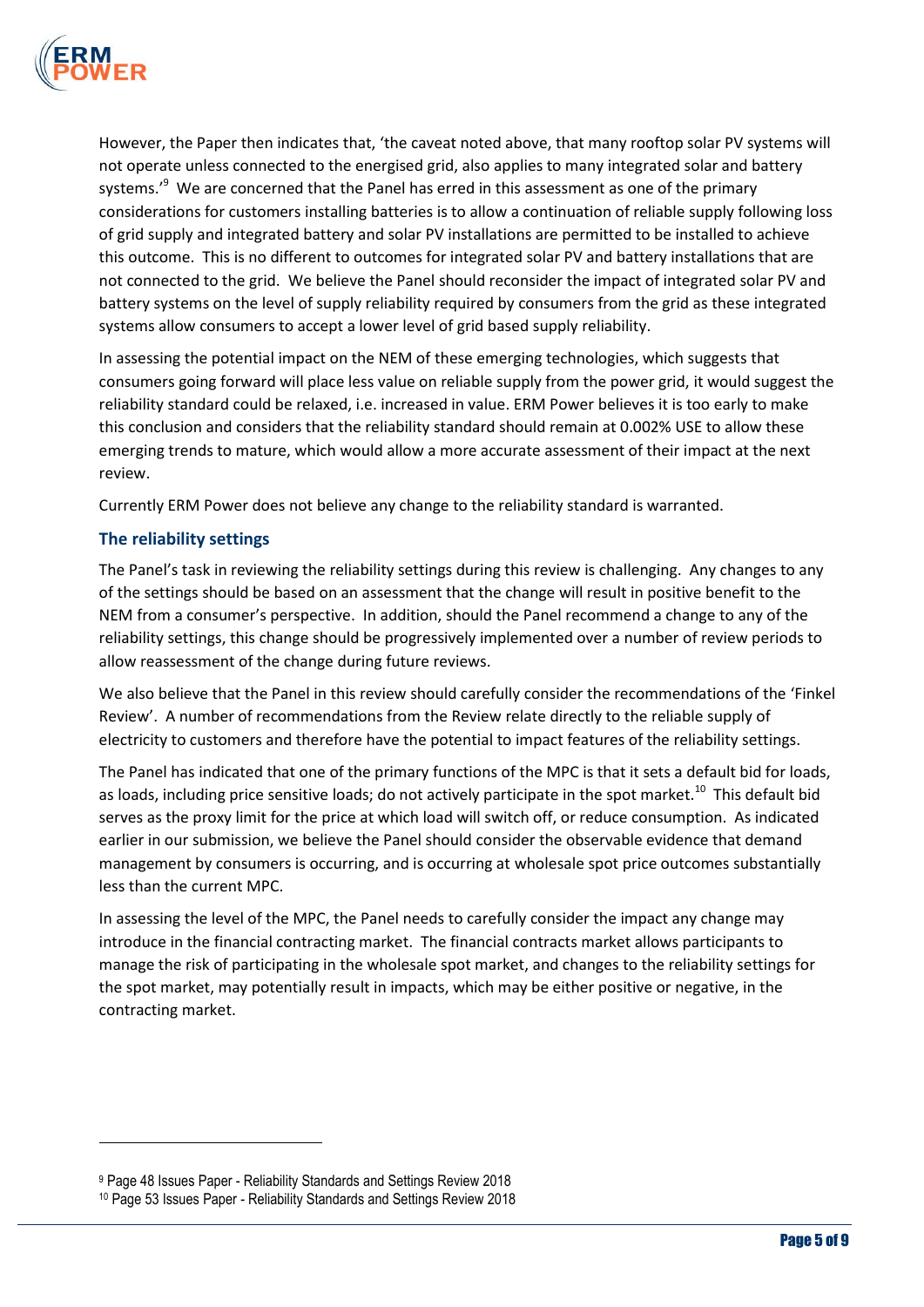

The Panel considers that an increase in the MPC may create incentives for generators to increase the level of contracts available which would assist other participants to manage the increase in spot price risk due to any increase in MPC level. However, the Panel needs to be aware that from a generators perspective, an increase in the level of the MPC also increases risk for a generator in the event of an unplanned outage, as the generator would still be required to pay contracts for difference payments even though the generator would not be receiving spot market revenue. To efficiently manage this risk, generators will generally decrease their exposure to the contracts market to avoid unfunded CFD payments; therefore an increase in the MPC equally incentivises generators to potentially contract less.

In a market where the supply-demand balance is tightening, and generators believe that supply of fuel input is also tightening, the potential exists for increased returns for price versus volume trade-off. This is exacerbated where sourcing of adequate contracts for risk management is becoming more challenging, such as in the NEM which is dominated by a small number of large vertically integrated Gentailers<sup>11</sup>. This is further compounded by increases in intermittent generation which to date have been less inclined to offer firm volume contracts. We believe the Panel needs to take these factors into careful consideration during this review.

The Cumulative Price Threshold (CPT) is the primary setting that limits market participants' financial exposure to the wholesale spot market during prolonged periods of high prices. The cumulative price threshold also limits the risk of financial contagion across participants in the national electricity market, where the financial failure of a participant could trigger a cascading series of failures across the market, leading to significant instability and significant price impacts for consumers.

In assessing the level of the CPT the Panel needs to ensure the CPT's role in managing the potential risk to the market as a whole against the need for a marginal generator to earn sufficient revenue to remain available to the market or to provide an efficient signal for additional investment. Historically, the CPT has triggered infrequently in the energy market and looking forward there is no evidence to suggest an increase in the frequency for CPT events.

Whilst the CPT for Frequency Control Ancillary Services (FCAS) markets has recently triggered more frequently in South Australia, generally associated with an outage impacting the capability of the Heywood interconnector, than has not historically been the case, this increase in frequency occurred due to a change to AEMO's operating procedures for the enablement of South Australia local FCAS regulating services and the limited number of suppliers for these services. This change to operating procedures was initially implemented with little notification to the market, and whilst a time delay in market response has occurred, changes to the rules in November 2016 for the provision of FCAS will assist the entry of new service providers leading to an increase in competitive outcomes for provision of these services in South Australia.

We support the Panel's view that 'these high prices reflect either temporary and/or local circumstances rather than indicating long-term structural change, which would warrant a reassessment of the level of the market price cap and the cumulative price threshold for FCAS markets'.<sup>12</sup>

Currently ERM Power has not observed any trends in market outcomes or increased costs for the provision of generating plant and equipment that would suggest a change in the level of the CPT is warranted.

 $\overline{a}$ 

<sup>&</sup>lt;sup>11</sup> Combined generator and retailer

<sup>12</sup> Page 63 Issues Paper - Reliability Standards and Settings Review 2018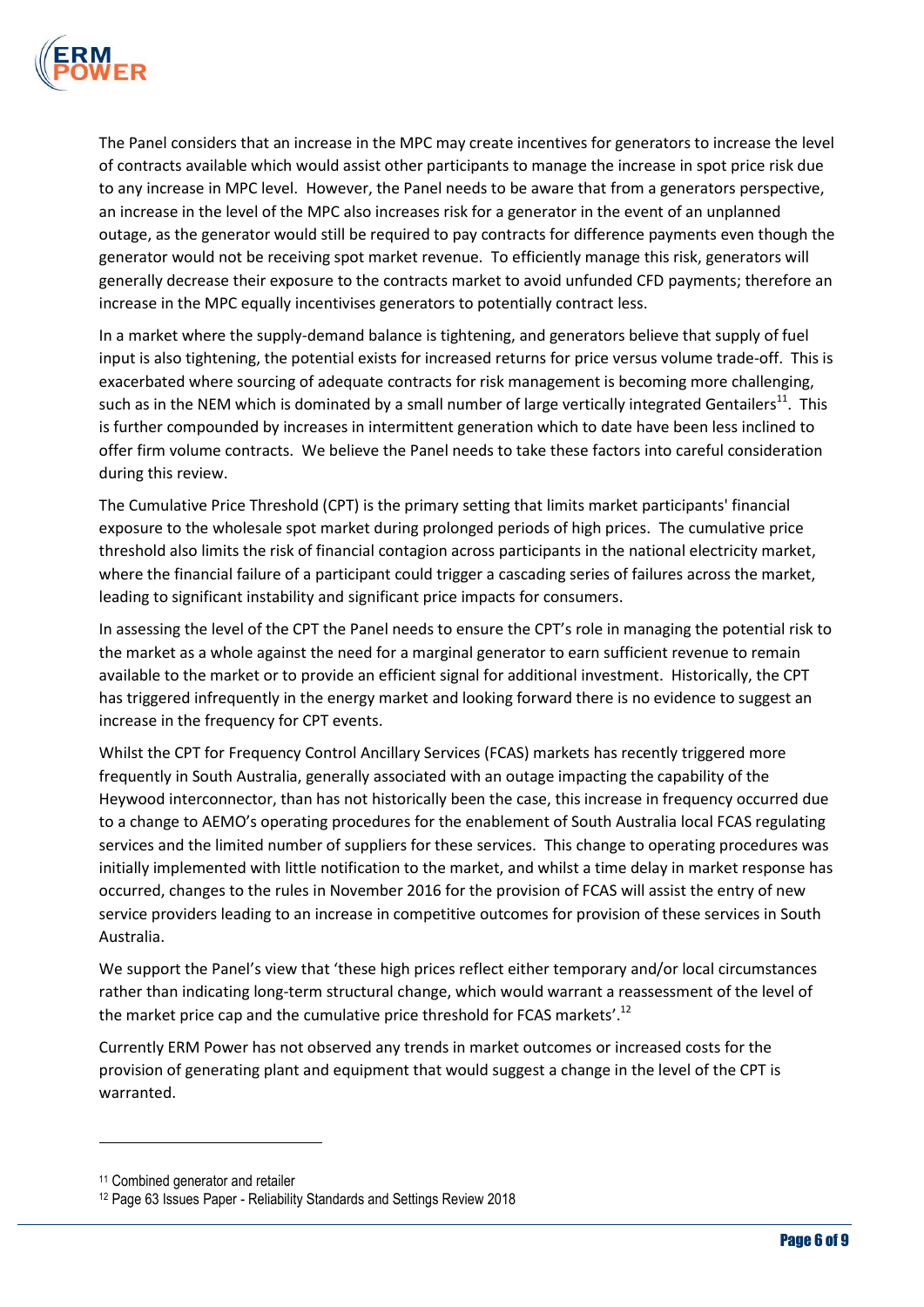

The Administered Price Cap (APC) and Administered Price Floor (APF) both come into effect following the declaration by AEMO of an Administered Pricing Period which is automatically triggered when the CPT has been exceeded. The primary purpose of the APC is to cap participants' exposure to sustained high prices, thus reducing the risk of cascading financial collapse of the market whilst maintaining incentives for participants to continue to supply energy. The APC therefore should be set high enough to cover the normal range of marginal costs of the majority of generation in the NEM.

The Rules also include a safety net provision for generation where the marginal costs of generation may exceed the APC.<sup>13</sup> This allows a participant to claim additional compensation where the participant's actual marginal cost can be demonstrated to exceed the APC. As indicated in the Paper, to date there has only been one claim for compensation made under this provision. In assessing the potential for the lodgement of compensation claims under this provision of the rules into the future, the Panel should consider that only a small component of this claim was associated with the participant's marginal cost of production and due to a significant level of controversy regarding the claim, rules changes occurred to more clearly detail the areas that may be claimed following the processing of the claim.<sup>14</sup>

We believe that in assessing the appropriate value for the APC the Panel should consider if a structural increase in normal marginal costs has occurred for the higher cost generators in the NEM. In this case an increase in the APC may be warranted, or if there may be from time to time some level of short term volatility in marginal cost for these generators, in which case the APC should remain at its current level and the existing compensation provisions should be used to cover any short-term volatility in marginal costs.

In assessing this, we believe it would be beneficial for the Panel to refer to an independent assessment of the marginal costs for generators such as that used by AEMO for modelling in the National Transmission Network Development Plan.<sup>15</sup>

The Paper indicates that the Panel's view is that the MPC and CPT are interrelated and should be reviewed together, and that changing one setting affects the basis on which the other setting is determined. ERM Power supports this conclusion, however we also believe that from an overall market financial stability perspective, in that the CPT and APC work together to limit participants' financial exposure to the wholesale spot market during prolonged periods of high prices, that the APC is also interrelated to the MPC and CPT and these three setting should be reviewed together.

The Market Price Floor (MPF) which is currently set at -\$1,000 is sufficiently low for its intended purpose and ERM Power has not observed any changes in the market that would warrant a change to the value of the MPF and therefore does not support any change to its current value. We also support the Panel's view in the Paper that, 'In light of the uncertainty currently prevailing in the National Electricity Market (detailed in chapter 4) there may be merit in retaining the current level of the market floor price to provide regulatory certainty'.

 $\overline{\phantom{a}}$ 

<sup>&</sup>lt;sup>13</sup> Clause 3.14.6 Compensation due to the application of an administered price, market price cap or market floor price <sup>14</sup> 4 February 2016 Rule Change Final Determination Compensation arrangements following application of an administered price cap and administered floor price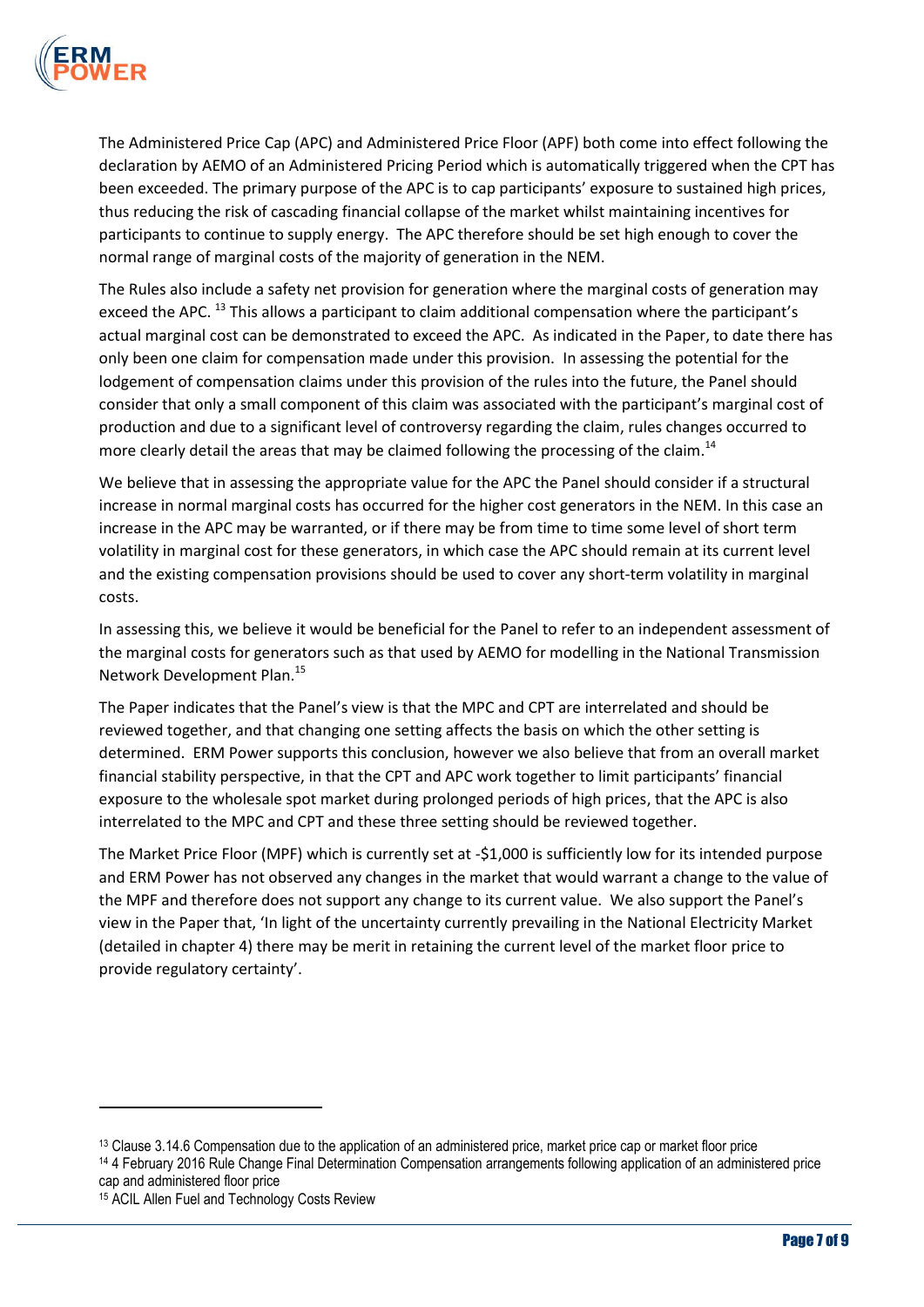

#### **Modelling for the review**

In general ERM Power supports the approach to modelling as set out in the Paper. We support the approach that the modelling should be technology neutral with regard to new investment and would encourage the Panel to publish the cost input assumptions for the different technologies to be used in the modelling for review and comment by participants prior to the commencement of the modelling. Achieving widespread agreement on these key assumptions prior to the modelling work should prevent any disagreement which could arise with regard to the modelling outcomes with regard to the input assumptions if they are only released with the modelling results.

The Paper indicates that the modelling will attempt to value the reliability settings not just on the basis of new investment but also factor in the retirement decisions for existing generators, we believe that in seeking to model the retirement outcome, the value placed on retirement should not exceed the value placed on new investment as this would result in an inefficient market outcome where higher costs generation is retained.

We support the view that in addition to the natural variances in demand the modelling should also factor in the natural variances that do occur in intermittent generation output due to prevailing weather conditions. However, in doing so the model should also consider recommendations from the' Finkel Review' that intermittent generation be required to provide controllable output and believe the modelling assumptions should include for a number of levels of controllable output from intermittent generation sources. The Panel should clearly articulate their assumptions in this regard prior to commencing modelling.

#### **Conclusion**

ERM Power believes the panel's task in completing the 2018 review is far more challenging than the reviews undertaken to date. The NEM is undergoing significant change which is challenging power system security, supply reliability and affordable price outcomes for consumers. In assessing the reliability settings the Panel needs to consider the potential for both negative as well as positive outcomes for the ongoing reliable supply of electricity at affordable cost to consumers from any proposed changes.

Observable changes are occurring in consumption patterns, particularly at times of high spot prices, we believe the Panel should consider that demand management is routinely occurring at spot prices below the current value for the MPC and well below the estimated values in AEMO's VCR estimates. Consumers appear to be indicating their own individual view as to the value they place on reliable supply.

With regard to the extensive modelling works proposed as part of this review process, we believe the Panel's task can be made easier by the release of all input assumptions for modelling work for review and comment prior to the commencement of any modelling work; this will allow for increased efficiency in the modelling process and review of the model outcomes as the input assumptions have already been reviewed and agreed to by interested parties prior to the modelling commencing.

We also believe the Panel should note and include in the review process those recommendation contained within the 'Finkel Review' which directly or indirectly impact on the question of supply reliability.